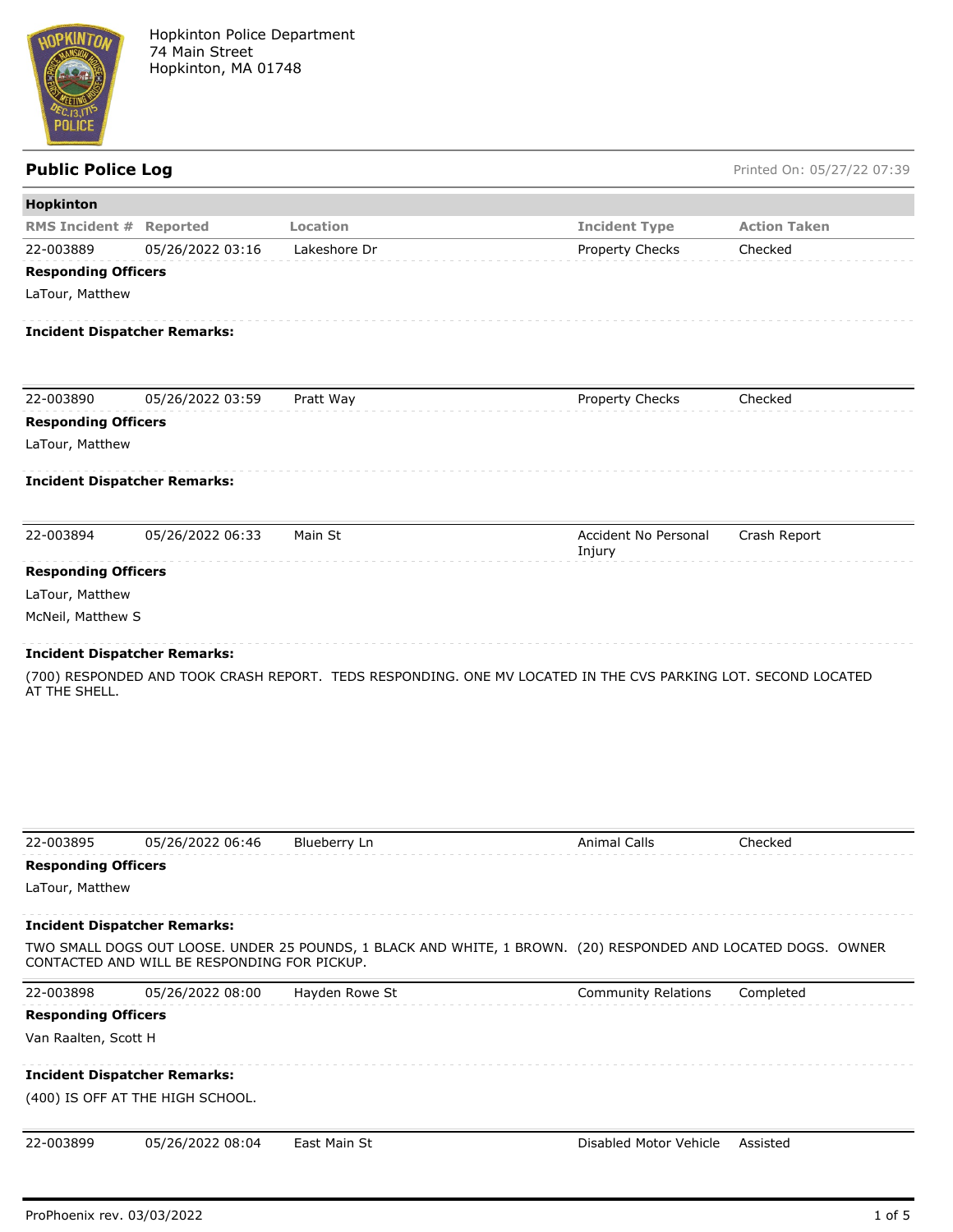

| <b>Public Police Log</b>   |                                                      |                |                                                                                                                 | Printed On: 05/27/22 07:39 |
|----------------------------|------------------------------------------------------|----------------|-----------------------------------------------------------------------------------------------------------------|----------------------------|
| <b>Hopkinton</b>           |                                                      |                |                                                                                                                 |                            |
|                            | <b>RMS Incident # Reported</b>                       | Location       | <b>Incident Type</b>                                                                                            | <b>Action Taken</b>        |
| <b>Responding Officers</b> |                                                      |                |                                                                                                                 |                            |
| Santoro, Matthew J         |                                                      |                |                                                                                                                 |                            |
|                            | Incident Dispatcher Remarks:                         |                |                                                                                                                 |                            |
|                            |                                                      |                | (22) AND (34) RESPONDED TO A DMV. (22) REPORTS VEHICLE WAS ABLE TO BE PUSHED OFF OF THE ROADWAY AND HAS PRIVATE |                            |
| TOW ENROUTE. ASSISTED.     |                                                      |                |                                                                                                                 |                            |
|                            |                                                      |                |                                                                                                                 |                            |
| 22-003900                  | 05/26/2022 08:17                                     | Elm St         | <b>Community Relations</b>                                                                                      | Completed                  |
| <b>Responding Officers</b> |                                                      |                |                                                                                                                 |                            |
| Beloin, Shannon N          |                                                      |                |                                                                                                                 |                            |
|                            |                                                      |                |                                                                                                                 |                            |
|                            | Incident Dispatcher Remarks:                         |                |                                                                                                                 |                            |
|                            | (24) IS OFF AT ELMWOOD SCHOOL.                       |                |                                                                                                                 |                            |
| 22-003901                  | 05/26/2022 08:29                                     | Hayden Rowe St | <b>Community Relations</b>                                                                                      | Completed                  |
| <b>Responding Officers</b> |                                                      |                |                                                                                                                 |                            |
| Van Raalten, Scott H       |                                                      |                |                                                                                                                 |                            |
|                            |                                                      |                |                                                                                                                 |                            |
|                            | <b>Incident Dispatcher Remarks:</b>                  |                |                                                                                                                 |                            |
|                            | (400) IS OFF AT THE MARATHON SCHOOL. COMPLETED.      |                |                                                                                                                 |                            |
| 22-003902                  | 05/26/2022 08:35                                     | Hayden Rowe St | <b>Community Relations</b>                                                                                      | Completed                  |
| <b>Responding Officers</b> |                                                      |                |                                                                                                                 |                            |
| Bennett, Joseph E III      |                                                      |                |                                                                                                                 |                            |
|                            | <b>Incident Dispatcher Remarks:</b>                  |                |                                                                                                                 |                            |
|                            | (100) IS COMMUNITY POLICING. COMPLETED.              |                |                                                                                                                 |                            |
|                            |                                                      |                |                                                                                                                 |                            |
| 22-003903                  | 05/26/2022 09:29                                     | Main St        | <b>Animal Calls</b>                                                                                             | Report                     |
| <b>Responding Officers</b> |                                                      |                |                                                                                                                 |                            |
| Saletnik, Nicholas         |                                                      |                |                                                                                                                 |                            |
| Santoro, Matthew J         |                                                      |                |                                                                                                                 |                            |
|                            | <b>Incident Dispatcher Remarks:</b>                  |                |                                                                                                                 |                            |
|                            | WHITEHALL. (22) AND (34) SPOKE WITH AND TOOK REPORT. |                | CALLER REPORTS HIS DOG WAS ATTACKED BY TWO OTHER DOGS EARLIER THIS MORNING WHILE OUT FOR A RUN AROUND LAKE      |                            |
| 22-003904                  | 05/26/2022 10:17                                     | I-495 S        | Assist Other Police<br>Agency                                                                                   | Assisted                   |
|                            | Incident Dispatcher Remarks:                         |                |                                                                                                                 |                            |
|                            |                                                      |                | CALLER REPORTS A HIT DEER ON 495.  STATE POLICE CONTACTED AND WILL BE RESPONDING.  ASSISTED.                    |                            |

22-003905 05/26/2022 10:32 Glen Rd Animal Calls Assisted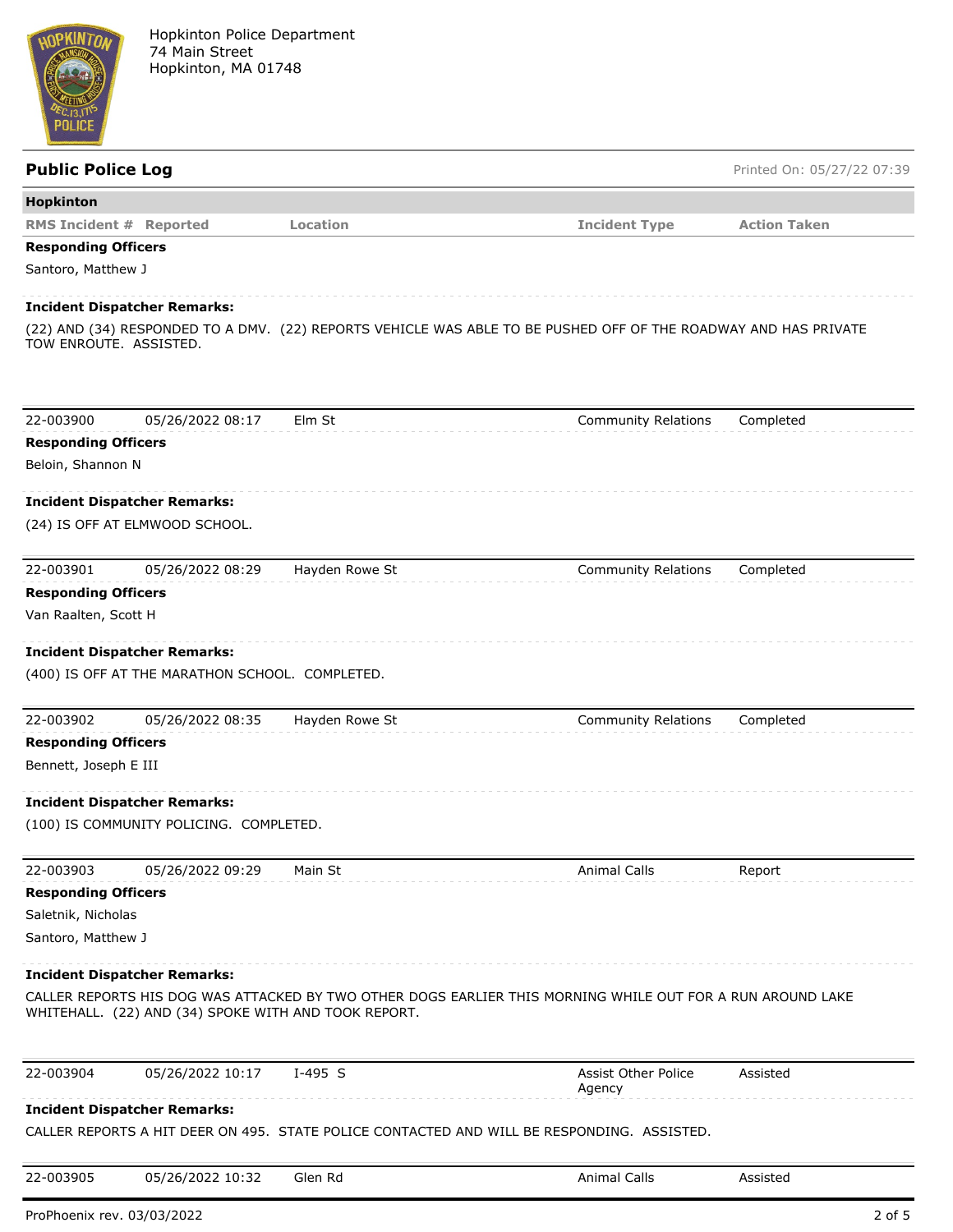

| <b>Public Police Log</b>   |                                          |                                                                    |                                                                                                                    | Printed On: 05/27/22 07:39 |
|----------------------------|------------------------------------------|--------------------------------------------------------------------|--------------------------------------------------------------------------------------------------------------------|----------------------------|
| Hopkinton                  |                                          |                                                                    |                                                                                                                    |                            |
|                            | <b>RMS Incident # Reported</b>           | Location                                                           | <b>Incident Type</b>                                                                                               | <b>Action Taken</b>        |
| <b>Responding Officers</b> |                                          |                                                                    |                                                                                                                    |                            |
| Proctor, William J         |                                          |                                                                    |                                                                                                                    |                            |
|                            | <b>Incident Dispatcher Remarks:</b>      |                                                                    |                                                                                                                    |                            |
|                            |                                          |                                                                    | CALLER REPORTS A SICKLY LOOKING FAWN IN HIS DRIVEWAY. (ACO) CONTACTED AND WILL BE RESPONDING. ASSISTED.            |                            |
|                            |                                          |                                                                    |                                                                                                                    |                            |
|                            |                                          |                                                                    |                                                                                                                    |                            |
| 22-003906                  | 05/26/2022 11:47                         | Pond St                                                            | Parking Complaint                                                                                                  | Checked                    |
| <b>Responding Officers</b> |                                          |                                                                    |                                                                                                                    |                            |
| Beloin, Shannon N          |                                          |                                                                    |                                                                                                                    |                            |
|                            | <b>Incident Dispatcher Remarks:</b>      |                                                                    |                                                                                                                    |                            |
|                            |                                          |                                                                    | CALLER REPORTS A TRAILER PARKED IN A BAD SPOT. (24) RESPONDED AND WAS ABLE TO GET A HOLD OF A NEARBY LANDCAPE CREW |                            |
|                            | AND TRAILER WILL BE MOVED.               |                                                                    |                                                                                                                    |                            |
|                            |                                          |                                                                    |                                                                                                                    |                            |
|                            |                                          |                                                                    |                                                                                                                    |                            |
| 22-003907                  | 05/26/2022 12:03                         | Wilson St                                                          | Property Checks                                                                                                    | Checked                    |
| <b>Responding Officers</b> |                                          |                                                                    |                                                                                                                    |                            |
| Saletnik, Nicholas         |                                          |                                                                    |                                                                                                                    |                            |
| Santoro, Matthew J         |                                          |                                                                    |                                                                                                                    |                            |
|                            | <b>Incident Dispatcher Remarks:</b>      |                                                                    |                                                                                                                    |                            |
|                            | (34) with a check of the area, checks ok |                                                                    |                                                                                                                    |                            |
| 22-003909                  | 05/26/2022 14:08                         | Hayden Rowe St                                                     | <b>Community Relations</b>                                                                                         | Completed                  |
| <b>Responding Officers</b> |                                          |                                                                    |                                                                                                                    |                            |
| Saletnik, Nicholas         |                                          |                                                                    |                                                                                                                    |                            |
| Santoro, Matthew J         |                                          |                                                                    |                                                                                                                    |                            |
|                            | <b>Incident Dispatcher Remarks:</b>      |                                                                    |                                                                                                                    |                            |
|                            |                                          | (22) AND (34) ARE OFF ASSISTING WITH SCHOOL DISMISSAL. (COMPLETED) |                                                                                                                    |                            |
|                            |                                          |                                                                    |                                                                                                                    |                            |
| 22-003913                  | 05/26/2022 16:02                         | Granite St                                                         | Disabled Motor Vehicle                                                                                             | Gone On Arrival            |
| <b>Responding Officers</b> |                                          |                                                                    |                                                                                                                    |                            |
| Normandin, Cody            |                                          |                                                                    |                                                                                                                    |                            |
|                            | <b>Incident Dispatcher Remarks:</b>      |                                                                    |                                                                                                                    |                            |
|                            |                                          |                                                                    | 911 CALLER REPORTED LANDSCAPE TRAILER STUCK CAUSING TRAFFIC BACKUP. (28) RESPONDED/GOA.                            |                            |
|                            |                                          |                                                                    |                                                                                                                    |                            |
| 22-003914                  | 05/26/2022 17:16                         | West Main St                                                       | Accident No Personal                                                                                               | Crash Report               |
|                            |                                          |                                                                    | Injury                                                                                                             |                            |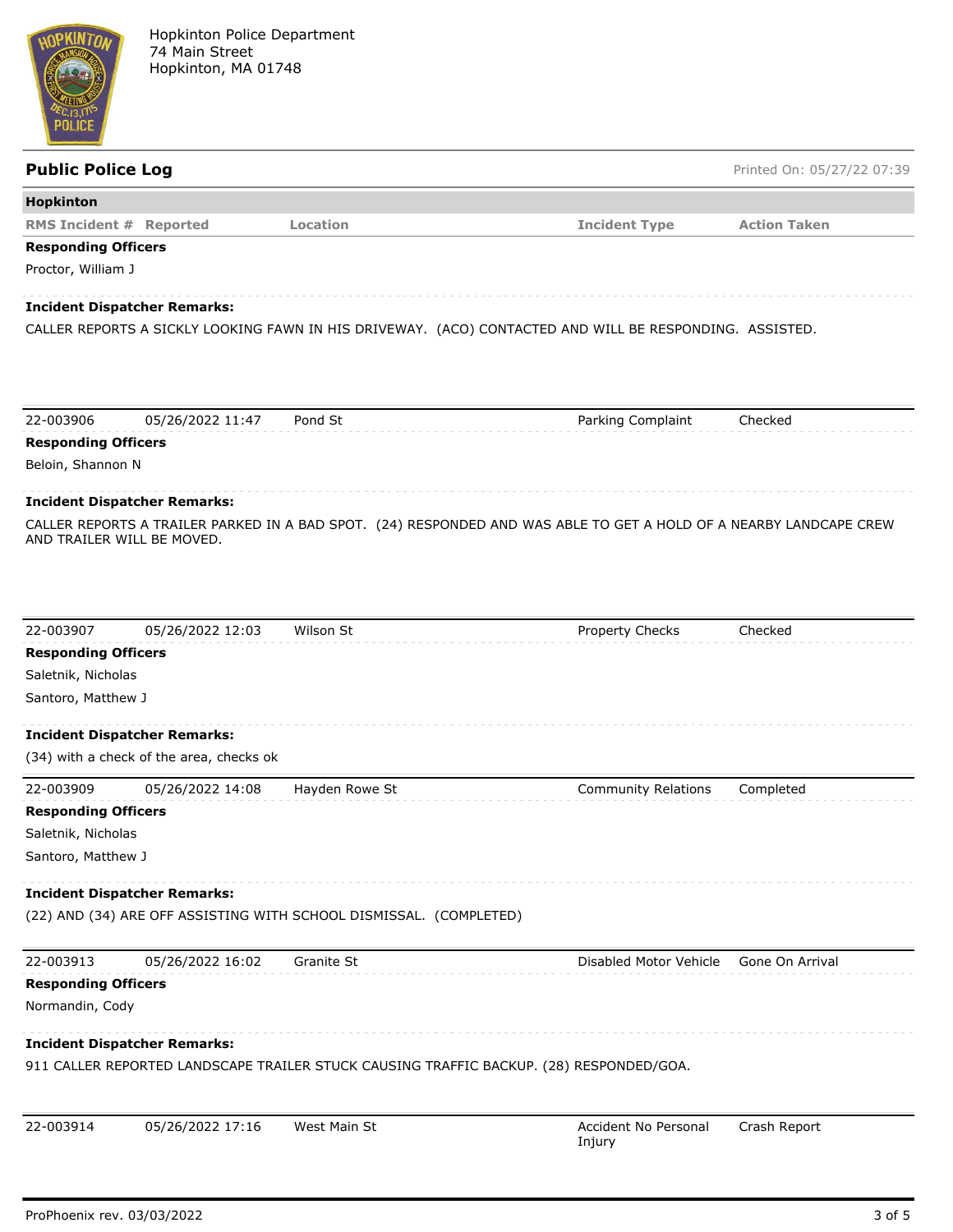

## **Hopkinton RMS Incident # Reported Location Incident Type Action Taken Responding Officers** Ferreira, Jessica C Normandin, Cody **Incident Dispatcher Remarks:** 911 CALLER REPORTED 2 CAR MVC NO INJURIES. (15), (28) RESPONDED. TEDS CONTACTED FOR 1 VEHICLE. 22-003916 05/26/2022 18:04 West Elm St Vehicle Complaint Log Entry / Info Only **Responding Officers** Riess, Kevin P Jr **Incident Dispatcher Remarks:** CALLER REPORTED VEHICLE ALMOST HIT HER. JUST WANTED IT LOGGED/THE PLATE SHE PROVIDED DIDNT COME BACK TO ANYTHING. LOG ENTRY/INFO ONLY. 22-003918 05/26/2022 20:13 Wilson St Property Checks Checked **Responding Officers** Normandin, Cody **Incident Dispatcher Remarks:** LNG CHECK. CHECKED OKAY. (28). 22-003919 05/26/2022 20:18 Spring St Animal Calls Assisted **Responding Officers** Riess, Kevin P Jr **Incident Dispatcher Remarks:** CALLER REPORTED SHE PICKED UP A LOOSE DOG. ACO CONTACTED AND WILL MAKE ARRANGEMENTS TO PICK UP THE DOG. 22-003920 05/26/2022 20:41 Marshall Ave Assist Other Police Agency Assisted **Responding Officers** McNeil, Matthew S

**Public Police Log Printed On: 05/27/22 07:39** 

**Incident Dispatcher Remarks:**

HARTFORD CT REQUESTED US TO DELIVER A MESSAGE REGARDING A HIT AND RUN THAT OCCURED IN THEIR TOWN. (700) DELIVERED MESSAGE TO SOMEONE THAT LIVES THERE.

| 22-003921 | 05/26/2022 21:31<br>$\mathbf{r}$ | West Main St | Disabled Motor Vehicle | Checked |
|-----------|----------------------------------|--------------|------------------------|---------|
|-----------|----------------------------------|--------------|------------------------|---------|